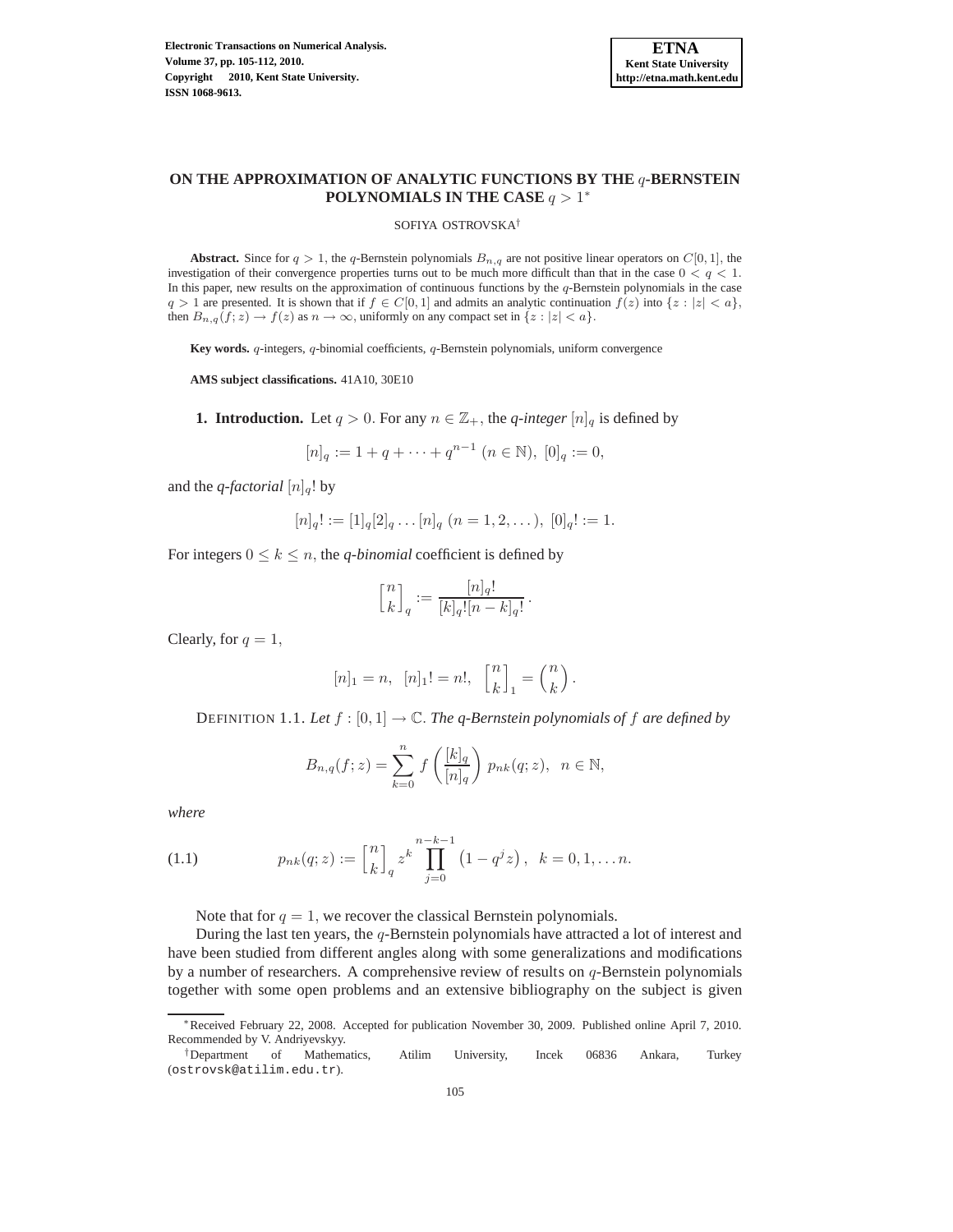## 106 S. OSTROVSKA

in [\[11\]](#page-6-0). A two-parametric generalization of q-Bernstein polynomials, called  $\omega$ , q-Bernstein polynomials, was studied in [\[8,](#page-6-1) [21\]](#page-7-0), while an analogue of the Bernstein-Durrmeyer operator with respect to  $q$ -Bernstein polynomials was investigated in [\[3\]](#page-6-2). The probabilistic aspects of the theory of q-Bernstein polynomials were studied in  $[1, 5]$  $[1, 5]$  $[1, 5]$ .

It is known (cf. [\[11\]](#page-6-0) and references therein) that some properties of the classical Bernstein polynomials remain valid for the q-Bernstein polynomials. Among those are the endpoint interpolation property, the shape-preserving properties in the case  $0 < q < 1$ , and the representation via divided differences. Just as the classical Bernstein polynomials, the q-Bernstein polynomials reproduce linear functions, and they are degree-reducing on the set of polynomials. In contrast, the convergence properties of the  $q$ -Bernstein polynomials basically *vary* from those of the classical ones. Moreover, the cases  $0 < q < 1$  and  $q > 1$  in terms of convergence are not similar to each other. This lack of similarity is attributed to the fact that for  $0 < q < 1$ , the q-Bernstein polynomials are *positive* linear operators, whereas for  $q > 1$ , the positivity does not hold. Consequently, the convergence of q-Bernstein polynomials in the case  $0 < q < 1$  has been studied in detail, including the rate of convergence, Korovkin-type theorem, saturation results, and the properties of the limit q-Bernstein operator (see [\[6,](#page-6-5) [12,](#page-6-6) [16,](#page-7-1) [17,](#page-7-2) [18,](#page-7-3) [19\]](#page-7-4)), while there are still many open problems related to the case  $q > 1$ . Currently, there are only two papers, namely [\[10,](#page-6-7) [20\]](#page-7-5), dealing with the case  $q > 1$ in a systematic way. In addition, some results on the behavior of iterates (cf. [\[22\]](#page-7-6)) and specific results on the exemplary classes of functions (cf. [\[13,](#page-6-8) [14\]](#page-6-9)) are available. It should be emphasized that the investigation of the convergence in the case  $q > 1$  has revealed some astonishing phenomena not observed previously for  $0 < q \le 1$ . For instance (see [\[14\]](#page-6-9)), while the q-Bernstein polynomials of the Cauchy kernel  $f_a(z) := 1/(z - a)$ ,  $a \in \mathbb{C} \setminus [0, 1]$ , uniformly approximate  $f_a$  on any compact set in  $\{z : |z| < |a|\}$ , the sequence  $\{B_{n,q}(f_a; z)\}$  is not even uniformly bounded on any set J having an accumulation point in  $\{z : |z| > |a|\}.$ The available results show that, even though for  $q > 1$  in some cases the approximation with the q-Bernstein polynomials in  $C[0, 1]$  may be *faster* than with the classical ones (see [\[10,](#page-6-7) Theorem 6]), there exist analytic functions on  $[0,1]$  whose sequences of q-Bernstein polynomials are divergent. This situation is in no way possible for  $0 < q < 1$ . The problem to describe the class of functions in  $C[0, 1]$  which are uniformly approximated by their  $q$ -Bernstein polynomials in the case  $q > 1$  is yet to be solved. It is exactly the unexpected behavior of the q-Bernstein polynomials with respect to convergence that makes the study of their convergence an interesting and challenging one.

In this paper, we present new results on the approximation by  $q$ -Bernstein polynomials in the case  $q > 1$ , which are concerned with the approximation of functions which are analytic at 0.

**2. Statement of results.** The results of the present paper are related to the approximation of functions which are continuous on  $[0, 1]$  and possess an analytic continuation into a disk  $\{z : |z| < a\}$ ,  $a > 0$ , by their q-Bernstein polynomials in the case  $q > 1$ . From here on we assume that  $q > 1$  is fixed.

The key role in our considerations is played by the following estimate.

<span id="page-1-1"></span>THEOREM 2.1. Let  $f(x)$  be bounded on [0, 1] and admit an analytic continuation  $f(z)$ *into a closed disk*  $\{z : |z| \le \rho\}$ ,  $\rho > 0$ . *If* 

$$
B_{n,q}(f;z) = \sum_{k=0}^{n} c_{kn} z^k,
$$

<span id="page-1-0"></span>*then the following estimate holds,*

(2.1)  $|c_{kn}| \leq \frac{C}{\rho^k},$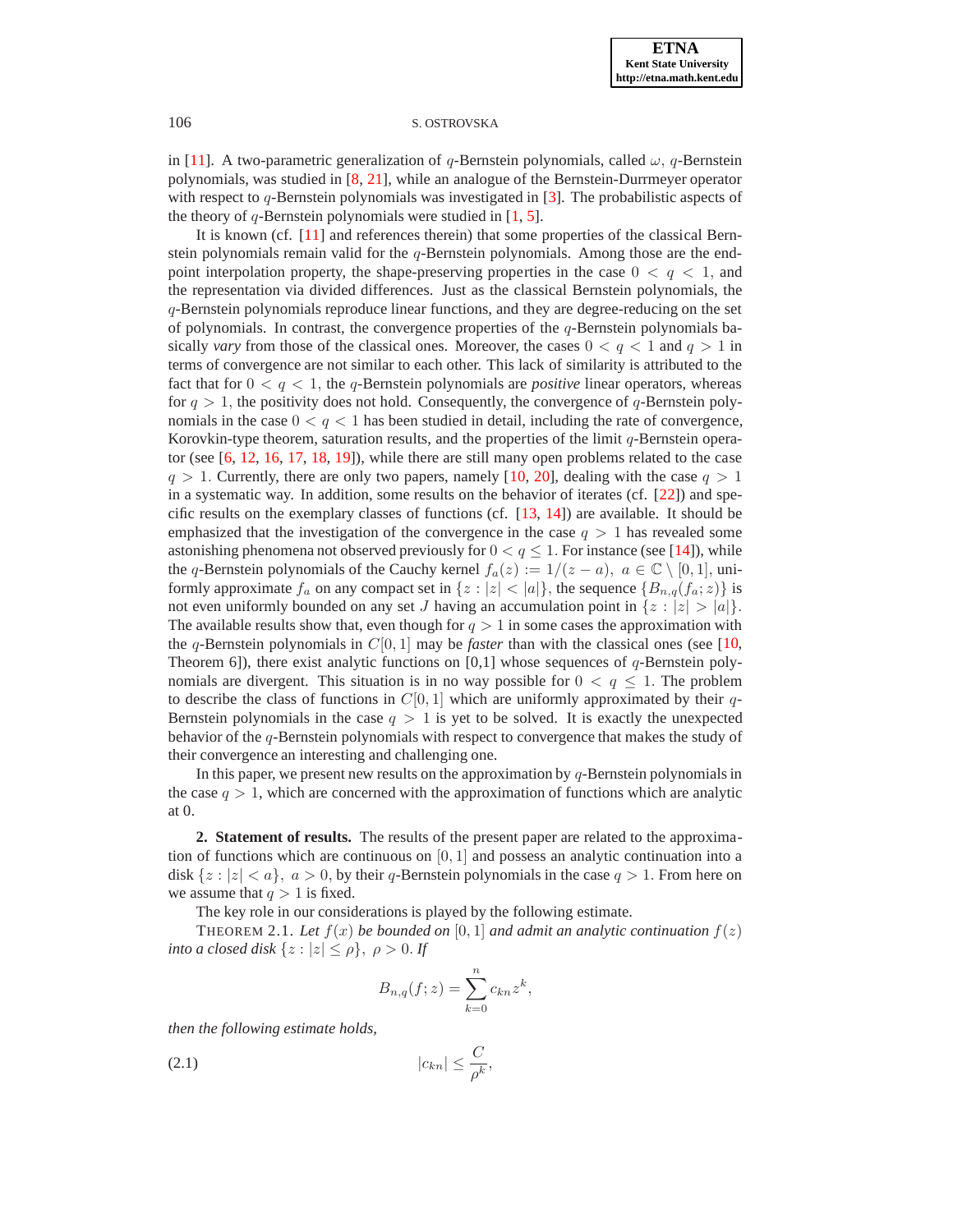*where*  $C = C_{f,q,\rho}$  *is independent of both k and n.* 

REMARK 2.2. In [\[13\]](#page-6-8) and [\[14\]](#page-6-9) the estimate [\(2.1\)](#page-1-0) was proven for  $f(x) = \ln(x + a)$  and  $f_a(x) = 1/(x+a)$  with the help of explicit formulae for the coefficients  $c_{kn}$ . Here, we prove the estimate regardless of a specific function.

The next assertion constitutes the main result of the paper.

<span id="page-2-0"></span>THEOREM 2.3. If  $f(x)$  is bounded on [0, 1] and admits an analytic continuation  $f(z)$ *into a disk*  $\{z : |z| < a\}$ ,  $a > 0$ , *then* 

$$
B_{n,q}(f;z) \to f(z) \text{ as } n \to \infty
$$

*uniformly on any compact set*  $K \subset \{z : |z| < a\}.$ 

COROLLARY 2.4. [[10](#page-6-7)] If f admits an analytic continuation as an entire function  $f(z)$ , *then*

$$
B_{n,q}(f;z) \to f(z) \text{ as } n \to \infty
$$

*uniformly on any compact set in* C.

REMARK 2.5. It is worth pointing out that for  $0 < a < 1$ , the statement of Theorem [2.3](#page-2-0) does not depend on the values of f outside of  $[0, a]$  as long as f is bounded on  $[0, 1]$ , while the polynomials  $B_{n,q}(f; z)$  certainly do.

EXAMPLE 2.6. In general, a function satisfying the conditions of Theorem [2.3](#page-2-0) may not be uniformly approximated by its q-Bernstein polynomials on any interval within [a, 1] as the following simple example reveals. Let

$$
f(x) = \begin{cases} 0 & \text{for } x \in [0, 1/q], \\ x - 1/q & \text{for } x \in (1/q, 1]. \end{cases}
$$

Obviously,  $B_{n,q}(f; z) = z^n$  and it is clear that  $B_{n,q}(f; x)$  does not approximate f on any interval outside  $[0, 1/q]$ .

Theorem [2.3](#page-2-0) generalizes some previously known results on the approximation of analytic functions by their q-Bernstein polynomials. It has to be mentioned that, while the case  $a > 1$ can be treated by the methods used in [\[10\]](#page-6-7), the case  $0 < a \leq 1$  requires a different approach similar to the one given in Theorem [2.1.](#page-1-1)

**3. Proofs of the theorems.** We use the representation of the  $q$ -Bernstein polynomials given in  $[10,$  formulae  $(6)$  and  $(7)$ ],

$$
B_{n,q}(f;z) = \sum_{k=0}^{n} \lambda_{kn} f\left[0; \frac{1}{[n]_q}; \ldots; \frac{[k]_q}{[n]_q}\right] z^k,
$$

where  $f[x_0; x_1; \ldots; x_k]$  denotes the divided difference of f,

$$
f[x_0] = f(x_0), \quad f[x_0; x_1] = \frac{f(x_1) - f(x_0)}{x_1 - x_0}, \dots,
$$

$$
f[x_0; x_1; \ldots; x_k] = \frac{f[x_1; \ldots; x_k] - f[x_0; \ldots; x_{k-1}]}{x_k - x_0},
$$

and  $\lambda_{kn}$  are given by

$$
\lambda_{0n} = \lambda_{1n} = 1, \ \lambda_{kn} = \prod_{j=1}^{k-1} \left( 1 - \frac{[j]_q}{[n]_q} \right), \ k = 2, \dots, n.
$$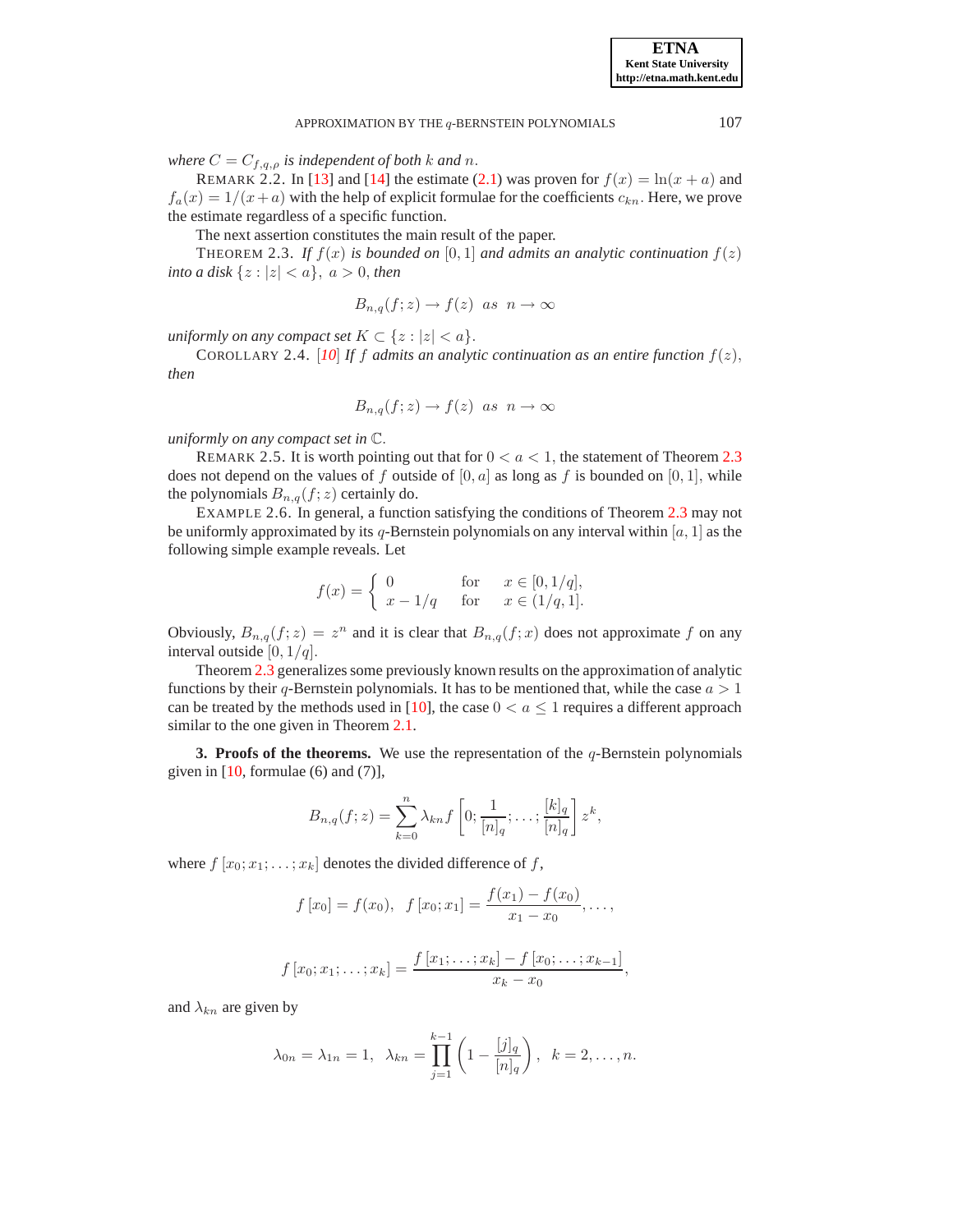### 108 S. OSTROVSKA

REMARK 3.1. It was shown in [\[10\]](#page-6-7) that  $\lambda_{kn}$ ,  $k = 0, 1, \ldots, n$ , are eigenvalues of the q-Bernstein operator  $B_{n,q}$ . For  $q = 1$ , we obtain the eigenvalues of the Bernstein operator, whose eigenstructure together with applications was studied in [\[2\]](#page-6-10) and [\[7\]](#page-6-11). Some results of [\[2\]](#page-6-10) were extended to the  $q$ -Bernstein polynomials in [\[10\]](#page-6-7).

<span id="page-3-0"></span>If f is an analytic function, then (cf., e.g.,  $[9, § 2.7, p. 44]$ ) the divided differences of f can be expressed as

(3.1) 
$$
f[x_0; x_1; \ldots; x_k] = \frac{1}{2\pi i} \oint_C \frac{f(\zeta) d\zeta}{(\zeta - x_0) \ldots (\zeta - x_k)},
$$

where L is a contour encircling  $x_0, \ldots, x_k$  and f is assumed to be analytic on and within L.

For a function  $f(z)$  analytic in  $\{z : |z| \le r\}$ , we use the standard notation,

$$
M(r; f) := \max_{|z| \le r} |f(z)|.
$$

<span id="page-3-1"></span>In the sequel, we need the following lemma proven in [\[14\]](#page-6-9). LEMMA 3.2. *Let*  $q > 1, 0 \neq \rho \notin \{q^{-m}\}_{m=0}^{\infty}$ . *Then* 

$$
\lim_{n \to \infty} \prod_{j=1}^{n-k} \left(1 - \frac{[j]_q}{\rho[n]_q}\right) = \prod_{j=k}^{\infty} \left(1 - \frac{1}{\rho q^j}\right).
$$

*Proof of Theorem [2.1](#page-1-1)*. Without loss of generality, we assume that  $\rho \notin \{q^{-k}\}_{k=0}^{\infty}$  (we may increase  $\rho$  slightly if necessary).

(*i*) First, let  $0 < \rho < 1$ . We set  $j := \min\{k : q^{-k} < \rho\}$ . Clearly, for  $k \le n - j$ , we have

<span id="page-3-2"></span>
$$
\frac{[k]_q}{[n]_q} \le \frac{[n-j]_q}{[n]_q} < q^{-j} < \rho,
$$

whence by virtue of  $(3.1)$ , we obtain

(3.2) 
$$
f\left[0; \frac{1}{[n]_q}; \ldots; \frac{[k]_q}{[n]_q}\right] = \frac{1}{2\pi i} \oint_{|\zeta|=\rho} \frac{f(\zeta) d\zeta}{\zeta^{k+1} \left(1 - \frac{1}{\zeta[n]_q}\right) \ldots \left(1 - \frac{[k_q]}{\zeta[n]_q}\right)}.
$$

Notice that for  $|\zeta| = \rho$  and  $l = 0, 1, \ldots, n - j$ , we have

$$
\left|1 - \frac{[l]_q}{\zeta[n]_q}\right| \ge \left|1 - \frac{[l]_q}{\rho[n]_q}\right| = 1 - \frac{[l]_q}{\rho[n]_q},
$$

since  $\frac{[l]_q}{[n]_q} < \rho = |\zeta|$ . Therefore, for  $k \leq n - j$ , we obtain

$$
\left| \left( 1 - \frac{1}{\zeta[n]_q} \right) \dots \left( 1 - \frac{[k]_q}{\zeta[n]_q} \right) \right| \ge \left( 1 - \frac{1}{\rho[n]_q} \right) \dots \left( 1 - \frac{[k]_q}{\rho[n]_q} \right)
$$

$$
\ge \left( 1 - \frac{1}{\rho[n]_q} \right) \dots \left( 1 - \frac{[n-j]_q}{\rho[n]_q} \right).
$$

By Lemma [3.2,](#page-3-1) as  $n \to \infty$ , we have

$$
\left(1 - \frac{1}{\rho[n]_q}\right)\dots\left(1 - \frac{[n-j]_q}{\rho[n]_q}\right) \longrightarrow \prod_{s=j}^{\infty} \left(1 - \frac{1}{\rho q^s}\right) \neq 0,
$$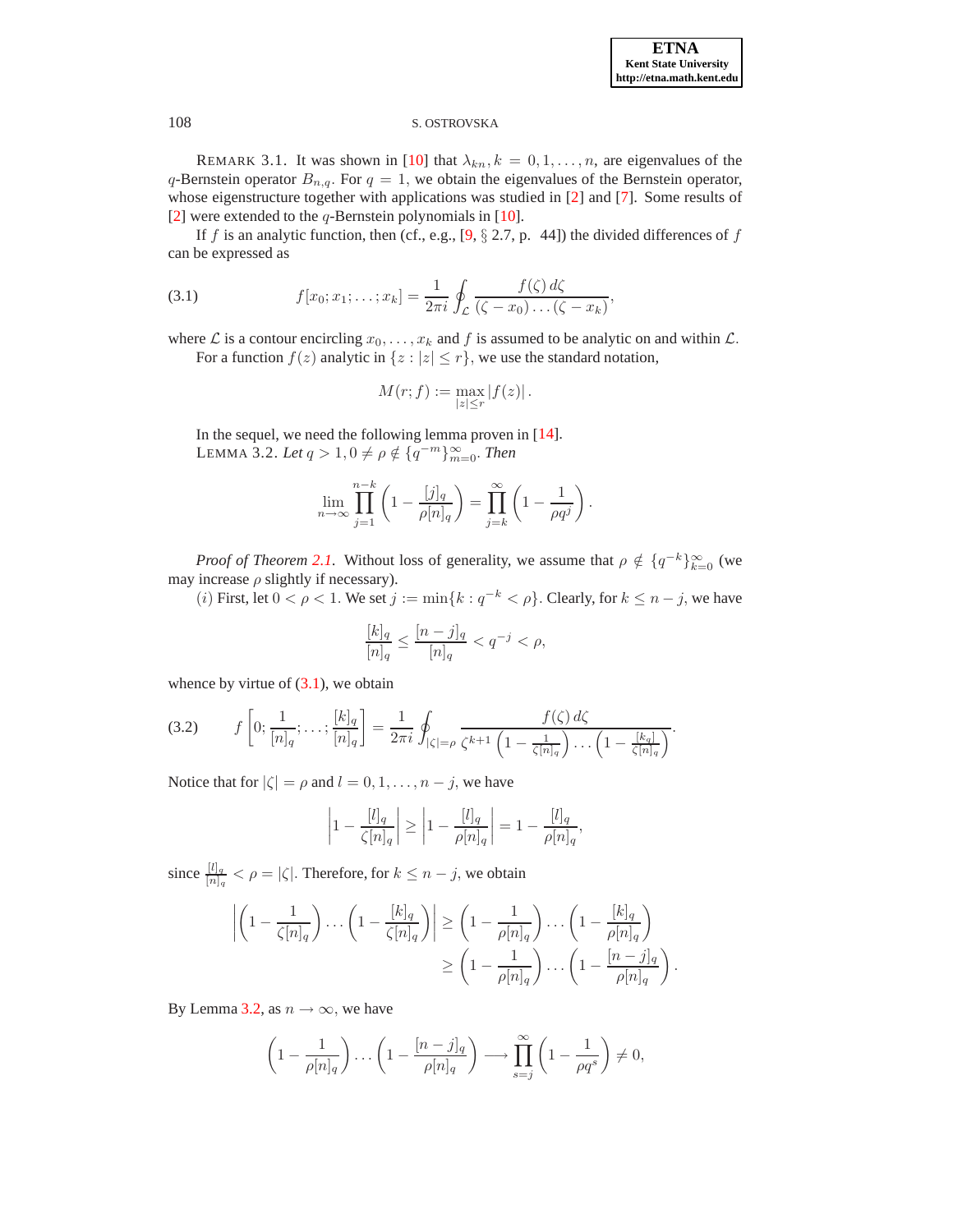whence for  $|\zeta| = \rho$ ,

$$
\left| \left( 1 - \frac{1}{\zeta[n]_q} \right) \dots \left( 1 - \frac{[k]_q}{\zeta[n]_q} \right) \right| \ge C_1 = C_{\rho,q} > 0
$$

for all  $n$ . Applying  $(3.2)$ , we obtain

$$
|c_{kn}| \le \left| f\left[0; \frac{1}{[n]_q}; \ldots; \frac{[k]_q}{[n]_q}\right] \right| \le \frac{1}{2\pi} \cdot \frac{2\pi\rho M(\rho; f)}{C_1 \cdot \rho^{k+1}} =: \frac{C_2}{\rho^k}
$$

with  $C_2 = C_{\rho,f,q}$ .

Now we have to estimate the coefficients  $c_{kn}$  for  $k > n - j$ , that is, to consider the case  $[k]_q$  $\frac{K|q}{[n]_q} > \rho$ . We use the following formula (see [\[4,](#page-6-13) Chap. 4, § 7, p. 121)]),

$$
f[x_0; x_1; \ldots; x_k] = \sum_{s=0}^k \frac{f(x_k)}{(x_s - x_0) \ldots (x_s - x_{s-1})(x_s - x_{s+1}) \ldots (x_s - x_k)}.
$$

Therefore,

$$
f\left[0; \frac{1}{[n]_q}; \ldots; \frac{[k]_q}{[n]_q}\right] = \sum_{s=0}^k \frac{f\left(\frac{[s]_q}{[n]_q}\right)}{\frac{[s]_q}{[n]_q}\left(\frac{[s]_q}{[n]_q} - \frac{1}{[n]_q}\right) \ldots \left(\frac{[s]_q}{[n]_q} - \frac{[s-1]_q}{[n]_q}\right) \left(\frac{[s]_q}{[n]_q} - \frac{[s+1]_q}{[n]_q}\right) \left(\frac{[s]_q}{[n]_q} - \frac{[k]_q}{[n]_q}\right)}
$$

$$
= \sum_{s=0}^{n-j} + \sum_{s=n-j+1}^k.
$$

By the Residue Theorem,

$$
\sum_{s=0}^{n-j} = \frac{1}{2\pi i} \oint_{|\zeta|=\rho} \frac{f(\zeta)d\zeta}{\zeta(\zeta-\frac{1}{[n]_q})\dots(\zeta-\frac{[k]_q}{[n]_q})} = \frac{1}{2\pi i} \oint_{|\zeta|=\rho} \frac{f(\zeta)d\zeta}{\zeta^{k+1}(1-\frac{1}{\zeta[n]_q})\dots(1-\frac{[k]_q}{\zeta[n]_q})}.
$$

To estimate the last integral, we set  $k := n - t$ ,  $0 \le t \le j - 1$ , and consider (with  $|\zeta| = \rho$ )

$$
\left| \left(1 - \frac{1}{\zeta[n]_q}\right) \dots \left(1 - \frac{[n-t]_q}{\zeta[n]_q}\right) \right| \ge \left| \left(1 - \frac{1}{\rho[n]_q}\right) \dots \left(1 - \frac{[n-t]_q}{\rho[n]_q}\right) \right| \ge C_t > 0,
$$

by virtue of Lemma [3.2.](#page-3-1)

Let

$$
\min_{0 \le t \le j-1} C_t =: C_3 > 0.
$$

<span id="page-4-0"></span>Clearly,  $C_3 = C_{q,\rho}$ . We derive

$$
(3.3) \qquad \left|\sum_{s=0}^{n-j}\right| \leq \frac{1}{2\pi}\left|\oint_{|\zeta|=\rho} \frac{f(\zeta)d\zeta}{\zeta\left(\zeta-\frac{1}{[n]_q}\right)\dots\left(\zeta-\frac{[k]_q}{[n]_q}\right)}\right| \leq \frac{1}{2\pi}\cdot\frac{M(\rho;f)}{\rho^kC_3} =: \frac{C_4}{\rho^k}.
$$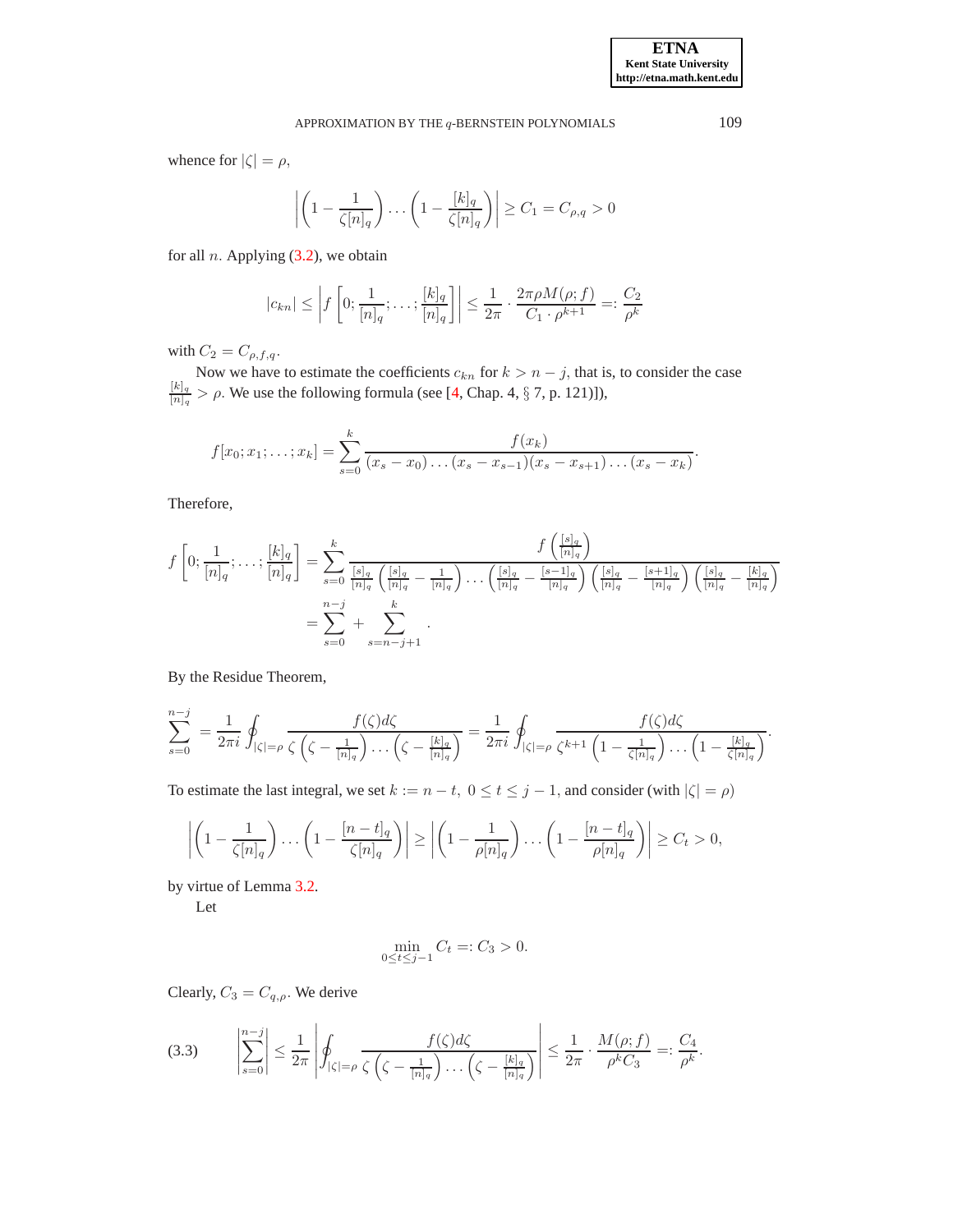$\overline{\phantom{a}}$  $\overline{\phantom{a}}$  $\overline{\phantom{a}}$ I  $\overline{\phantom{a}}$  $\begin{array}{c} \hline \end{array}$ 

# 110 S. OSTROVSKA

To estimate  $\sum_{s=n-j+1}^{k} = \sum_{n-j+1}^{n-t}$ , we first consider

$$
\frac{[s]_q}{[n]_q} \cdot \frac{[s]_q - 1}{[n]_q} \dots \frac{[s]_q - [s-1]_q}{[n]_q} \frac{[s]_q - [s+1]_q}{[n]_q} \dots \frac{[s]_q - [n-t]_q}{[n]_q} \Big|^{-1}
$$
\n
$$
= \frac{[n]_q^{n-t} \cdot (q-1)^{n-t}}{(q^s - 1)(q^s - q) \dots (q^s - q^{s-1})(q^{s+1} - q^s) \dots (q^{n-t} - q^s)}
$$
\n
$$
= \frac{q^{s^2} (1 - \frac{1}{q}) \dots (1 - \frac{1}{q^s}) q^{(s+1)+\dots+(n-t)} (1 - \frac{1}{q}) \dots (1 - \frac{1}{q^{n-t-s}})}
$$
\n
$$
\leq \prod_{j=1}^{\infty} \left(1 - \frac{1}{q^j}\right)^{-2} \frac{q^{n(n-t)}}{q^{s^2} \cdot q^{(s+1)\dots+(n-t)}}
$$
\n
$$
= \prod_{j=1}^{\infty} \left(1 - \frac{1}{q^j}\right)^{-2} \cdot q^{-(t^2-t)/2} \cdot q^{(n^2-s^2)/2 - (n-s)/2} \leq C_5 q^{n(n-s)},
$$

where  $C_5 = C_{\rho,q}$ . Since  $s \geq n-j+1$ , it follows that

$$
q^{n(n-s)} \leq q^{n(j-1)} \leq \frac{1}{\rho^n}
$$

.

Setting

$$
M := \max_{x \in [0,1]} |f(x)|,
$$

<span id="page-5-0"></span>we obtain

$$
(3.4) \qquad \left| \sum_{s=n-j+1}^{k} \right| \leq M \sum_{s=n-j+1}^{n-t} \frac{C_5}{\rho^n} \leq C_6 \frac{j-t}{\rho^n} \leq \frac{C_6 j \rho^{-t}}{\rho^{n-t}} \leq \frac{C_6 j \rho^{-j}}{\rho^{n-t}} =: \frac{C_7}{\rho^k},
$$

with  $C_7 = C_{q,f}$ .

Finally, juxtaposing [\(3.3\)](#page-4-0) and [\(3.4\)](#page-5-0), we obtain the required estimate.

(ii) The case  $\rho > 1$  is much easier. Indeed, using [\(3.1\)](#page-3-0) and Lemma [3.2,](#page-3-1) we write l,

$$
c_{kn} \leq \left| f\left[0; \frac{1}{[n]_q}; \dots; \frac{[k]_q}{[n]_q}\right] \right| \leq \frac{1}{2\pi} \left| \oint_{|\zeta| = \rho} \frac{f(\zeta) d\zeta}{\zeta^{k+1} \left(1 - \frac{1}{\zeta[n]}\right) \dots \left(1 - \frac{[k]}{\zeta[n]}\right)} \right|
$$
  

$$
\leq \frac{1}{2\pi} \cdot \frac{2\pi \rho M(\rho; f)}{C_8 \rho^{k+1}} =: \frac{C_9}{\rho^k},
$$

and the proof is complete.  $\square$ 

*Proof of Theorem* [2.3](#page-2-0). To prove the theorem, we need the following modification of [\[10,](#page-6-7) Lemma 1].

<span id="page-5-1"></span>Let  $q > 1$  and  $f : [0, 1] \to \mathbb{C}$  be a bounded function, such that  $f \in C[0, a]$ ,  $0 < a \leq 1$ . Then

(3.5) 
$$
\lim_{n \to \infty} B_{n,q}(f; q^{-m}) = f(q^{-m}) \text{ for all } q^{-m} \in [0, a].
$$

Indeed, we write

$$
B_{n,q}(f;z) = \sum_{k=0}^{n} f\left(\frac{[n-k]_q}{[n]_q}\right) p_{n,n-k}(q;z)
$$

 $\overline{\phantom{a}}$  $\overline{\phantom{a}}$  $\overline{\phantom{a}}$  $\mid$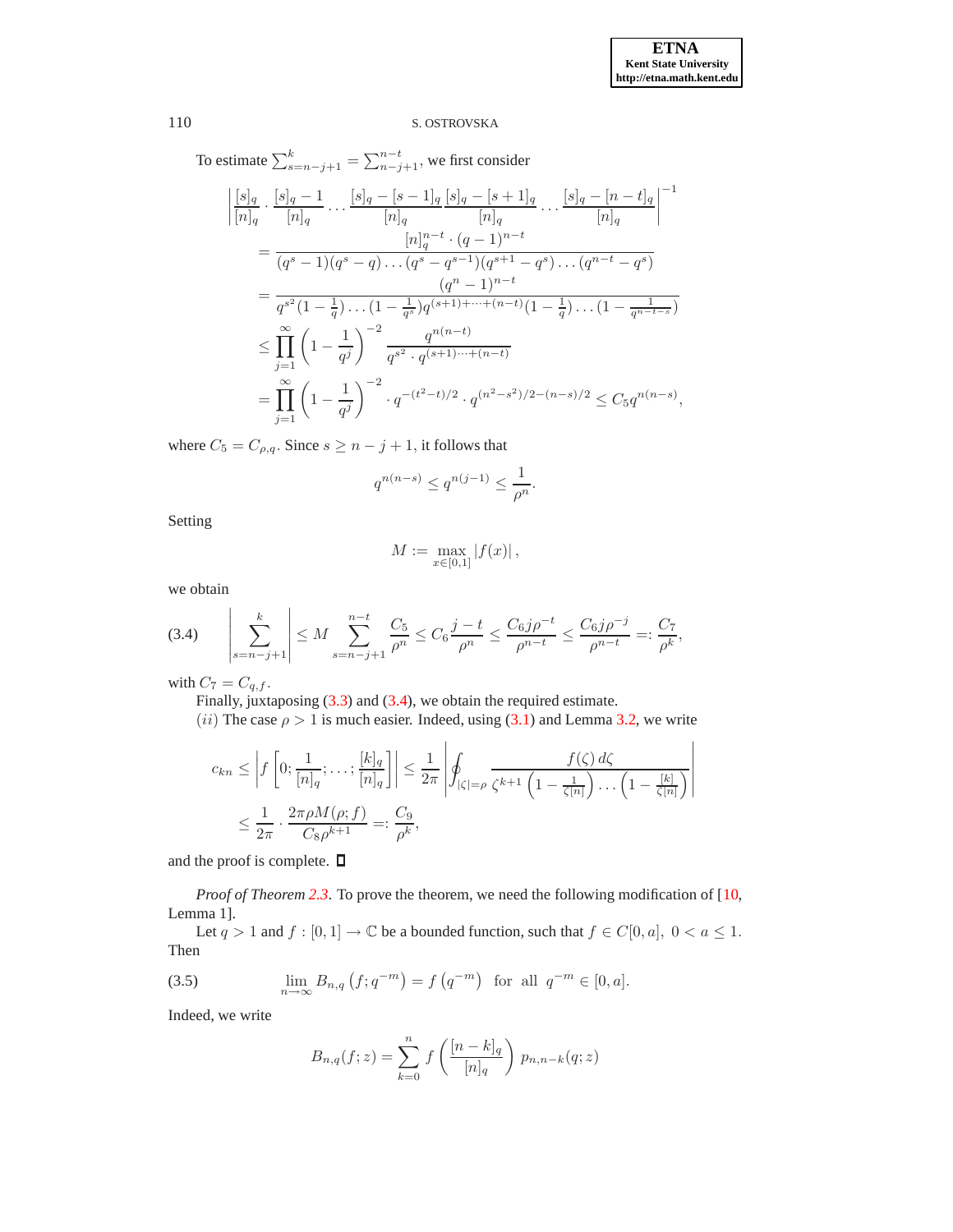and observe that

$$
p_{n,n-k}\left(q;q^{-m}\right) = 0 \text{ for } m < k,
$$

and

$$
\lim_{n \to \infty} p_{n,n-k} (q; q^{-m}) = 0 \text{ for } m > k,
$$

while

$$
\lim_{n \to \infty} p_{n,n-m} (q; q^{-m}) = 1.
$$

Since f is continuous at  $q^{-m}$ , the statement follows.

Let  $K \subset \{z : |z| < a\}$  be a compact set. Choose  $0 < \eta < \rho < a$  in such a way that  $K \subset \{z : |z| < \eta\}$ . Theorem [2.1](#page-1-1) implies that for  $|z| \leq \eta$ , we have

$$
|B_{n,q}(f;z)| \leq \sum_{k=0}^{n} \frac{C}{\rho^k} \eta^k \leq \frac{C}{1 - \eta/\rho}.
$$

That is, the sequence  ${B_{n,q}(f;z)}$  is uniformly bounded in  $\{z : |z| < \eta\}$ . In addition, by [\(3.5\)](#page-5-1) the sequence converges to the function f, analytic in  $\{z : |z| < \eta\}$  on the set  $\{q^{-m}\}$ having an accumulation point in  $\{z : |z| < \eta\}$ . By the Vitali Theorem (see, e.g., [\[15,](#page-6-14) Chap. V, Sec. 5.2]), the sequence converges to f on any compact set in  $\{z : |z| < \eta\}$ , and in particular on  $K$ .  $\Box$ 

**Acknowledgments.** I would like to express my sincere gratitude to P. Danesh from the Atilim University Academic Writing and Advisory Centre for his assistance in the preparation of the manuscript.

### REFERENCES

- <span id="page-6-3"></span>[1] CH. A. CHARALAMBIDES, *The* q*-Bernstein basis as a* q*-binomial distribution*, J. Statist. Plann. Inference, to appear, 2010.
- <span id="page-6-10"></span><span id="page-6-2"></span>[2] S. COOPER AND S. WALDRON, *The eigenstructure of the Bernstein operator*, J. Approx. Theory, 105 (2000), pp. 133–165.
- [3] M.-M. DERRIENNIC, *Modified Bernstein polynomials and Jacobi polynomials in* q*-calculus*, Rend. Circ. Mat. Palermo (2) Suppl., 76 (2005), pp. 269–290.
- <span id="page-6-13"></span><span id="page-6-4"></span>[4] R. DEVORE AND G. G. LORENTZ, *Constructive Approximation*, Springer, Berlin, 1993.
- [5] A. IL'INSKII, *A probabilistic approach to* q*-polynomial coefficients, Euler and Stirling numbers I*, Mat. Fiz. Anal. Geom., 11 (2004), pp. 434–448.
- <span id="page-6-5"></span>[6] A. IL'INSKII AND S. OSTROVSKA,*Convergence of generalized Bernstein polynomials*, J. Approx. Theory, 116 (2002), pp. 100–112.
- <span id="page-6-11"></span>[7] U. ITAI, *On the eigenstructure of the Bernstein kernel*, Electron. Trans. Numer. Anal., 25 (2006), pp. 431– 438.

<http://etna.math.kent.edu/vol.25.2006/pp431-438.dir>.

- [8] S. LEWANOWICZ AND P. WOZNY ´ , *Generalized Bernstein polynomials*, BIT, 44 (2004), pp. 63–78.
- <span id="page-6-12"></span><span id="page-6-1"></span>[9] G. G. LORENTZ, *Bernstein Polynomials*, Chelsea, New York, 1986.
- <span id="page-6-7"></span><span id="page-6-0"></span>[10] S. OSTROVSKA, q*-Bernstein polynomials and their iterates*, J. Approx. Theory, 123 (2003), pp. 232–255.
- [11] , *The first decade of the* q*-Bernstein polynomials: results and perspectives*, J. Math. Anal. Approx. Theory, 2 (2007), pp. 35–51.
- <span id="page-6-6"></span>[12] , *On the improvement of analytic properties under the limit* q*-Bernstein operator*, J. Approx. Theory, 138 (2006), pp. 37–53.
- <span id="page-6-8"></span>[13] , *The approximation of logarithmic function by* q*-Bernstein polynomials in the case* q > 1, Numer. Algorithms, 44 (2007), pp. 69–82.
- <span id="page-6-14"></span><span id="page-6-9"></span>[14] , q*-Bernstein polynomials of the Cauchy kernel*, Appl. Math. Comput., 198 (2008), pp. 261–270.
- [15] E. C. TITCHMARSH, *Theory of Functions*, Oxford University Press, Oxford, UK, 1986.